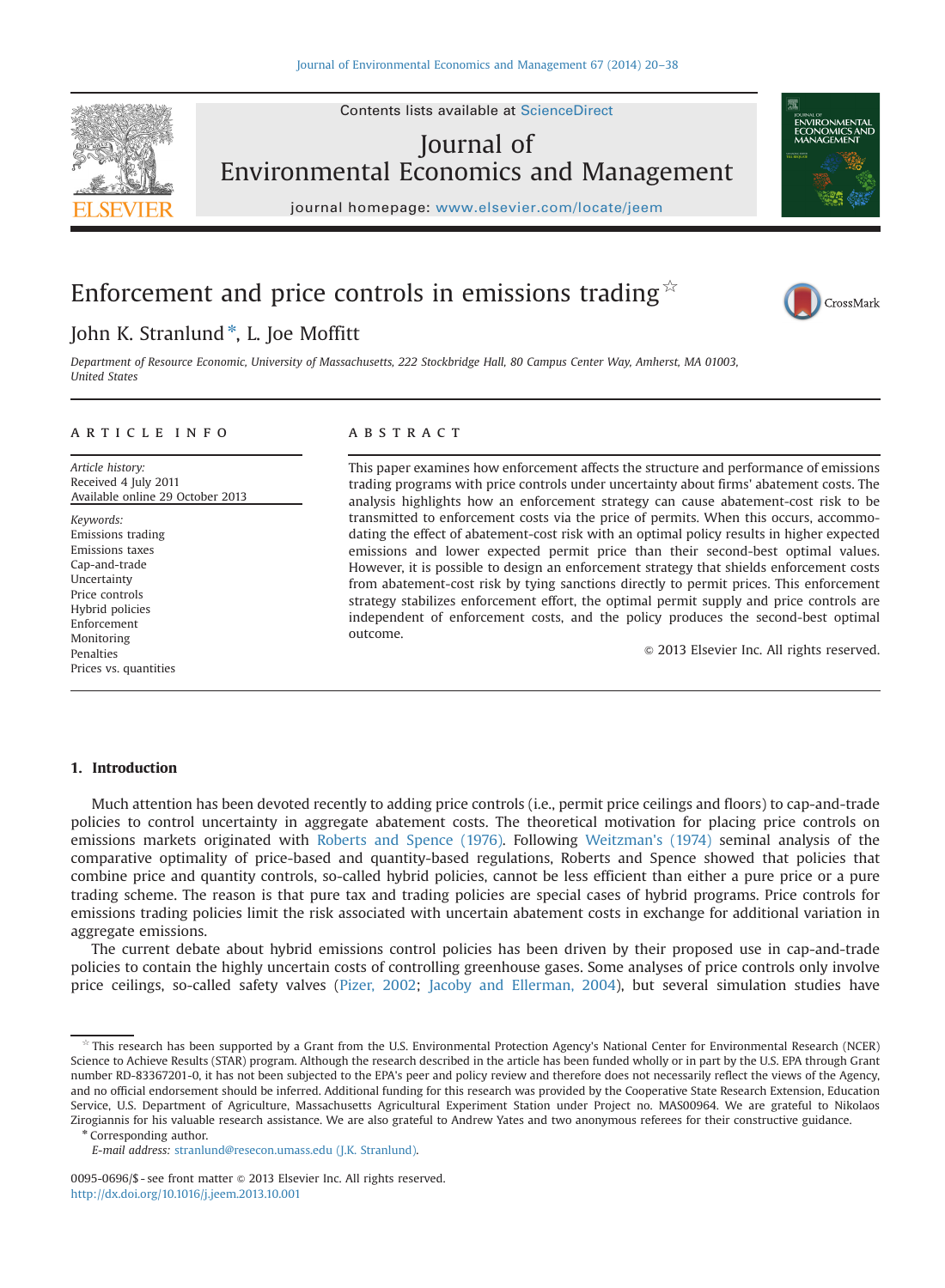demonstrated the cost-effectiveness of combining price ceilings and price floors ([Burtraw et al., 2010;](#page--1-0) [Fell and Morgenstern,](#page--1-0) [2010;](#page--1-0) [Philibert, 2008\)](#page--1-0). In addition, a very recent theoretical literature has emerged that examines cap-and-trade policies with price controls and other cost-containment measures ([Weber and Neuhoff, 2010](#page--1-0); [Webster et al., 2010](#page--1-0); [Grull and Taschini,](#page--1-0)  $2011$ ).<sup>1</sup> At the same time, several emissions trading programs with various forms of price control have been proposed, and some implemented, to control greenhouse gas emissions [\(Hood, 2010;](#page--1-0) [U.S. Congressional Budget Office, 2010](#page--1-0)).

We contribute to the theoretical literature on price controls for emissions trading by adding the enforcement component to the determination of optimal hybrid policies.<sup>2</sup> All regulations have to be enforced and it is well-known that enforcement costs can have important impacts on the design of environmental policies. This is demonstrated in the design of emissions markets by [Malik \(1992\)](#page--1-0), [Stranlund \(2007\)](#page--1-0), and [Caffera and Chávez \(2011\).](#page--1-0) Understanding the joint determination of the supply of emissions permits, permit price controls, and enforcement is a new contribution to the theoretical literature on designing market-based policies. The problem is particularly intriguing because the permit price in a competitive permit market is the marginal benefit of failing to hold enough permits to cover emissions. Higher permit prices produce a higher incentive toward noncompliance, causing regulators to respond with more vigorous monitoring or higher sanctions to maintain compliance. Thus, abatement-cost risk can be transmitted to enforcement costs via the permit price, and the optimal hybrid policy must account for this.<sup>3</sup>

Economic analyses of enforcement of emissions markets and price controls have been limited to suggestions that imperfect enforcement can be used to provide a price ceiling in emission markets to limit high-side abatement-cost risk. Imperfect enforcement in this context means that the expected marginal penalty for permit violations is set below the level that would guarantee full compliance under all circumstances. (We use perfect enforcement to refer to cases in which the enforcement strategy guarantees full compliance.) If marginal abatement costs turn out to be high enough, the permit price rises to the expected marginal penalty and firms escape a fixed permit supply by violating their permits. Some view the relatively high penalties in the U.S. SO<sub>2</sub> Allowance Trading and the E.U. Emissions Trading Scheme as safety valves because they place a ceiling on the price of permits [\(Jacoby and Ellerman, 2004;](#page--1-0) [Stavins, 2008\)](#page--1-0). More rigorously, [Montero \(2002\)](#page--1-0) reexamined the prices vs. quantities debate to analyze the effect of imperfect enforcement on the choice between an emissions tax and emissions trading. He found that imperfect enforcement tends to favor emissions trading over emissions taxes precisely because the expected marginal penalty can provide the price ceiling that improves the efficiency of emissions trading. While the link between enforcement and price controls in emissions trading has been recognized, we believe that the discussion thus far is incomplete.

In fact, using the expected marginal penalty to provide a price ceiling is inefficient if explicit price controls are available. Relative to a trading program with imperfect enforcement (i.e., Montero's model and the suggestion of others), adopting a perfectly enforced tax that sources can pay to emit beyond their permit holdings can eliminate the expected costs of sanctioning noncompliant firms without changing the expected emissions and price of the policy. An additional efficiency gain can be obtained if a perfectly enforced subsidy for unused permits is available to provide a price floor that motivates additional emissions control when abatement costs turn out to be significantly lower than expected. Using imperfect enforcement to provide a price ceiling cannot address the possibility that abatement costs may be lower than expected. In this paper we examine the optimal trading policy with explicit price controls that is enforced so that firms are always compliant, because this policy will always be more efficient than one that uses imperfect compliance to provide a price ceiling.4

Given the goal of achieving full compliance, we determine optimal hybrid policies under two enforcement strategies that vary according to how penalties are set. Under one strategy the unit penalty is a fixed value that is high enough to allow the achievement of full compliance with imperfect monitoring. To achieve full compliance and conserve monitoring effort, monitoring is chosen so that the resulting expected marginal penalty is slightly above the going permit price. A problematic feature of this strategy is that abatement-cost risk can be transmitted to enforcement costs, because it makes monitoring effort an increasing function of the permit price. An alternative enforcement strategy is to make the penalty a constant multiple of the going permit price. This makes the required monitoring effort independent of price variation, which is absorbed by the penalty. There are examples of both kinds of penalties in actual and proposed emissions trading schemes.<sup>5</sup> In the U.S. SO<sub>2</sub> Allowance Trading program the penalty for failing to hold enough permits is a fixed penalty that was set at \$2,000 per ton of excess emissions in 1990, and is adjusted for inflation every year [\(U.S. EPA 2010\)](#page--1-0). Similarly, the E.U. Emissions Trading Scheme

<sup>5</sup> It is possible to make both monitoring and the penalty vary with the permit price. Given perfect enforcement, this would allow abatement-cost risk to be transmitted to monitoring costs, but the effect would be reduced by the variation in the penalty. We do not explore this possibility in this paper.

See [Fell et al. \(2011\)](#page--1-0) for a review of the literature on alternative cost-containment approaches.

<sup>&</sup>lt;sup>2</sup> We use standard terminology for enforcement efforts. Enforcement consists of two activities, monitoring firms to check whether they are complying with a regulation and sanctioning (or penalizing) incidences of noncompliance. Enforcement costs generally refer to the sum of monitoring costs and sanctioning costs. In cases in which enforcement is strong enough to induce full compliance, which is important in real trading programs and our model, there are no variable costs of applying sanctions.

<sup>&</sup>lt;sup>3</sup> The RECLAIM program of Los Angeles provides a particularly dramatic example of how price volatility can be transmitted to compliance behavior and enforcement efforts. The California energy crisis of 2000 and 2001 produced high demand for NO<sub>x</sub> permits by electric power producers. This led to a spike in the price of NO<sub>X</sub> permits from about \$2000 per ton in 2000 to over \$120,000 per ton in early 2001 ([Fowlie et al., 2012;](#page--1-0) [South Coast Air Quality](#page--1-0) [Management District, 2002\)](#page--1-0). Consequently, some sources willingly violated their permits. In 2000, aggregate  $NO<sub>X</sub>$  emissions exceeded the permit supply by nearly 20%. Authorities responded with negotiated settlements of sanctions for some violators and a special penalty policy for others [\(South Coast Air](#page--1-0) [Quality Management District, 2007\)](#page--1-0). We do not know if this event resulted in a significant increase in enforcement costs, but it is a good example about how price volatility can be transmitted to compliance choices and enforcement effort.

<sup>&</sup>lt;sup>4</sup> We should be clear that Montero does not propose that trading programs be designed with imperfect enforcement. His motivation was to reconsider prices vs. quantities given imperfect enforcement, not that environmental policies should be designed to allow some noncompliance.